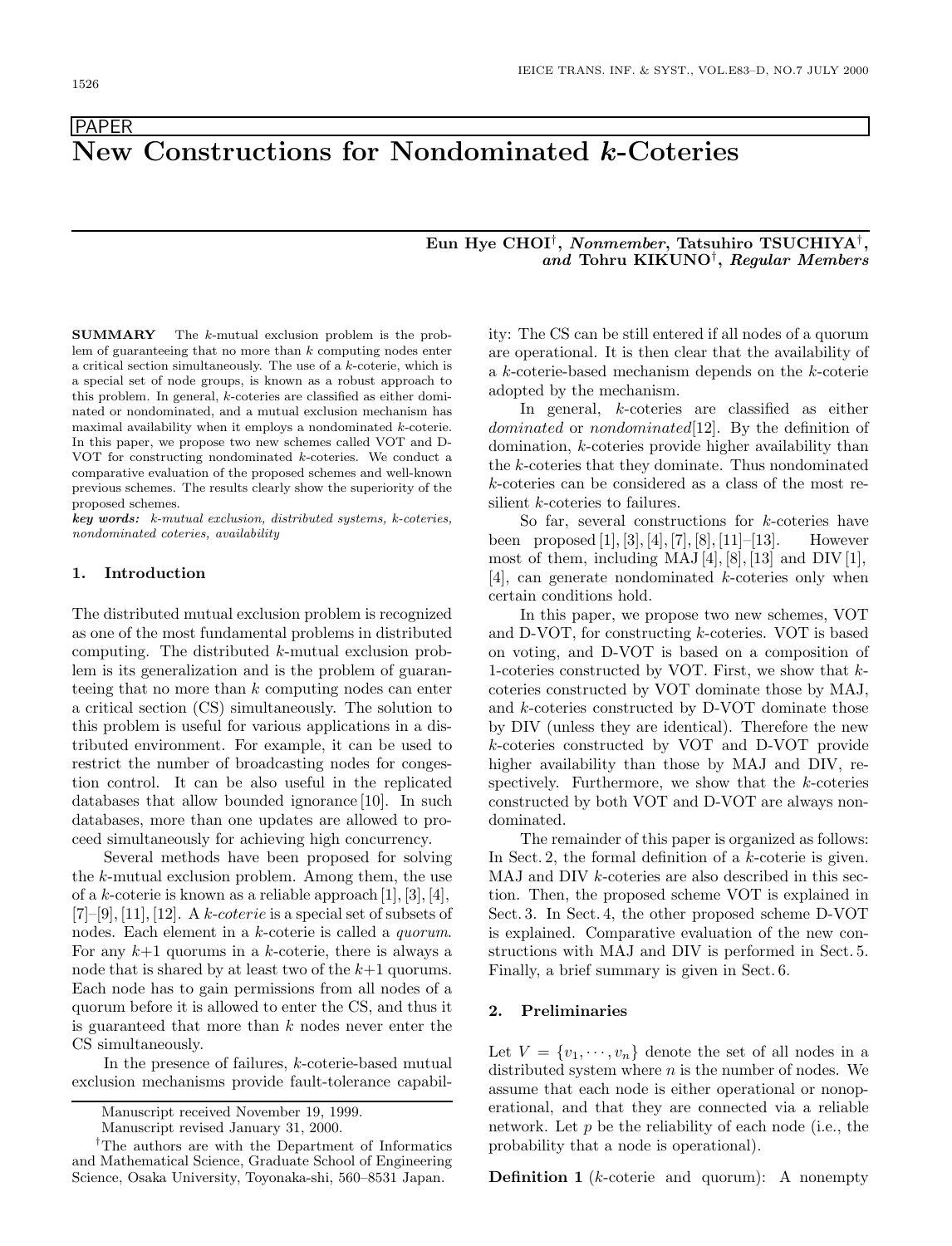set C of nonempty subsets Q of V is called a *k-coterie* under  $V$  if and only if the following three properties hold:

- 1. Nonintersection property: For any  $h \leq k$  elements  $Q_1, Q_2, \cdots, Q_h \in \mathcal{C}$  such that  $\hat{Q}_i \cap \hat{Q}_j =$  $\emptyset$   $(i \neq j, 1 \leq i, j \leq h)$ , there exists an element  $Q \in \mathcal{C}$  such that  $Q \cap Q_l = \emptyset$  ( $1 \leq l \leq h$ ).
- 2. Intersection property: For any  $k + 1$  elements  $Q_1, Q_2, \dots, Q_{k+1} \in \mathcal{C}$ , there exists a pair  $Q_i$  and  $Q_j$  such that  $Q_i \cap Q_j \neq \emptyset$  ( $1 \leq i, j \leq k+1$ ).
- 3. Minimality property: For any  $Q \in \mathcal{C}$ , there is no other element  $Q' \in \mathcal{C}$  such that  $Q' \subset Q$ .

Each element Q of a k-coterie C is called a *quorum*.

Obviously, if  $k>n$ , no k-coterie exists. This case is not of interest, so we assume that  $k \leq n$  always holds throughout the paper.

To illustrate this concept, let us introduce two wellknown constructions for k-coteries, MAJ and DIV.

**Definition 2** (MAJ [4], [8], [13]): Suppose  $w \leq n/k$ where  $w = \lfloor (n+1)/(k+1) \rfloor$ . An MAJ k-coterie under  $V$  is a set of all subsets of  $V$  that have exactly  $[(n+1)/(k+1)]$  nodes.

**Definition 3** (DIV [1], [4]): Suppose that n mod  $k =$ 0, and all nodes of  $V$  are partitioned into  $k$  subsets of  $V$ ,  $V_1, V_2, \dots, V_k$ , such that  $|V_1| = |V_2| = \dots = |V_k| = n/k$ . Let  $\mathcal{C}_i$  be an MAJ 1-coterie under  $V_i(1 \leq i \leq k)$ . A DIV k-coterie under V is an union of  $C_i(1 \leq i \leq k)$ .

**Example 1:** Let  $V = \{v_1, v_2, v_3, v_4, v_5, v_6\}$ . Now consider the following sets of subsets of  $V, C_1, C_2$ , and  $C_3$ . They are all 2-coteries. Among them,  $C_2$  is an MAJ 2-coterie.  $C_3$  is a DIV 2-coterie when the partition of V is  $\{\{v_1, v_2, v_3\}, \{v_4, v_5, v_6\}\}.$ 

$$
C_1 = \{\{v_1, v_2, v_4\}, \{v_3, v_5, v_6\}\}.
$$
  
\n
$$
C_2 = \{\{v_1, v_2, v_3\}, \{v_1, v_2, v_4\}, \{v_1, v_2, v_5\}, \{v_1, v_2, v_6\}, \{v_1, v_3, v_4\}, \{v_1, v_3, v_5\}, \{v_1, v_3, v_6\}, \{v_1, v_4, v_5\}, \{v_1, v_4, v_6\}, \{v_1, v_5, v_6\}, \{v_2, v_3, v_4\}, \{v_2, v_3, v_5\}, \{v_2, v_3, v_6\}, \{v_2, v_4, v_5\}, \{v_2, v_4, v_6\}, \{v_2, v_5, v_6\}, \{v_3, v_4, v_5\}, \{v_3, v_4, v_6\}, \{v_3, v_5, v_6\}, \{v_4, v_5, v_6\}.
$$
  
\n
$$
C_3 = \{\{v_1, v_2\}, \{v_1, v_3\}, \{v_2, v_3\}, \{v_4, v_5\}, \{v_4, v_5, v_6\}\}.
$$
  
\n
$$
\{v_4, v_6\}, \{v_5, v_6\}\}.
$$

A k-coterie is used to achieve k-mutual exclusion as follows: Before entering the CS, a node is asked to gain permission from every node in at least one quorum. Each node is allowed to give permission to at most one node. If a node has attained permission, it enters the CS and holds the permission until it leaves the CS. By the nonintersection property, if less than  $k$  nodes are in the CS, a node can enter the CS by selecting an appropriate quorum. Moreover, by the intersection property, more than k nodes cannot enter the CS simultaneously.

In order to evaluate the availability of a k-coterie, a generic measure called (k, r)-*availability* has been proposed in [8]. This measure is defined as the probability that at least  $r(1 \leq r \leq k)$  computing nodes can enter the CS simultaneously in the presence of failures. Since a node can enter the CS if it gets permission from all members of a quorum, the  $(k, r)$ -availability of a kcoterie is calculated using the following formula [8]:

$$
(k,r)\text{-availability} = \frac{\sum_{\forall V' \subseteq V} F_r(V') \times p^{|V'|} \times (1-p)^{n-|V'|}}{\sum_{\forall V' \subseteq V} F_r(V') \times p^{|V'|}}
$$

where  $F_r(V') = 1$  iff there exist r mutually disjoint quorums each of which is a subset of  $V'$ ; otherwise,  $F_r(V') = 0.$ 

**Definition 4** (nondominated coterie): Let  $\mathcal{C}_i$  and  $\mathcal{C}_j$ be k-coteries( $C_i \neq C_j$ ). We say that  $C_i$  dominates  $C_j$  if, for any  $Q \in \mathcal{C}_j$ , there exists  $Q' \in \mathcal{C}_i$  such that  $Q' \subseteq Q$ . A k-coterie  $\mathcal C$  is a nondominated k-coterie if there is no other k-coterie that dominates C.

**Example 2:** Consider  $C_1$ ,  $C_2$  and  $C_3$  discussed in Example 1. Here  $C_2$  dominates  $C_1$ , and  $C_3$  dominates  $C_2$ . Furthermore one can prove that  $\mathcal{C}_3$  is a nondominated 2-coterie [12].

By Definition 4, it is easy to see that  $k$ -coteries are more resilient to failures than their dominated coteries. Let  $\mathcal{C}_i$  be a k-coterie that is dominated by another k-coterie  $C_i$ . Then, for any quorum Q in  $C_j$ , there is a quorum  $Q'$  in  $\mathcal{C}_i$  such that  $Q' \subseteq Q$ . Thus, if there exists a quorum in  $\mathcal{C}_j$  such that all its nodes are operational, then there also exists such a quorum in  $\mathcal{C}_i$ . As mentioned above, the CS can be entered if all nodes of a quorum are operational. Therefore, the availability of a k-coterie is higher than or at least equal to that of any other coteries that the k-coterie dominates.

# **3. Scheme VOT**

In this section, we explain one of the two new constructions and prove that the new k-coteries are always superior to MAJ  $k$ -coteries. We call this construction VOT since it uses a technique similar to *weighted voting*[6].

#### 3.1 Construction

First, the values of three integers,  $a, b$ , and  $w$ , are determined as follows: Let  $x$  be an integer such that  $(n+1+x) \mod (k+1) = 0$  and  $0 \leq x \leq k$ . Let y be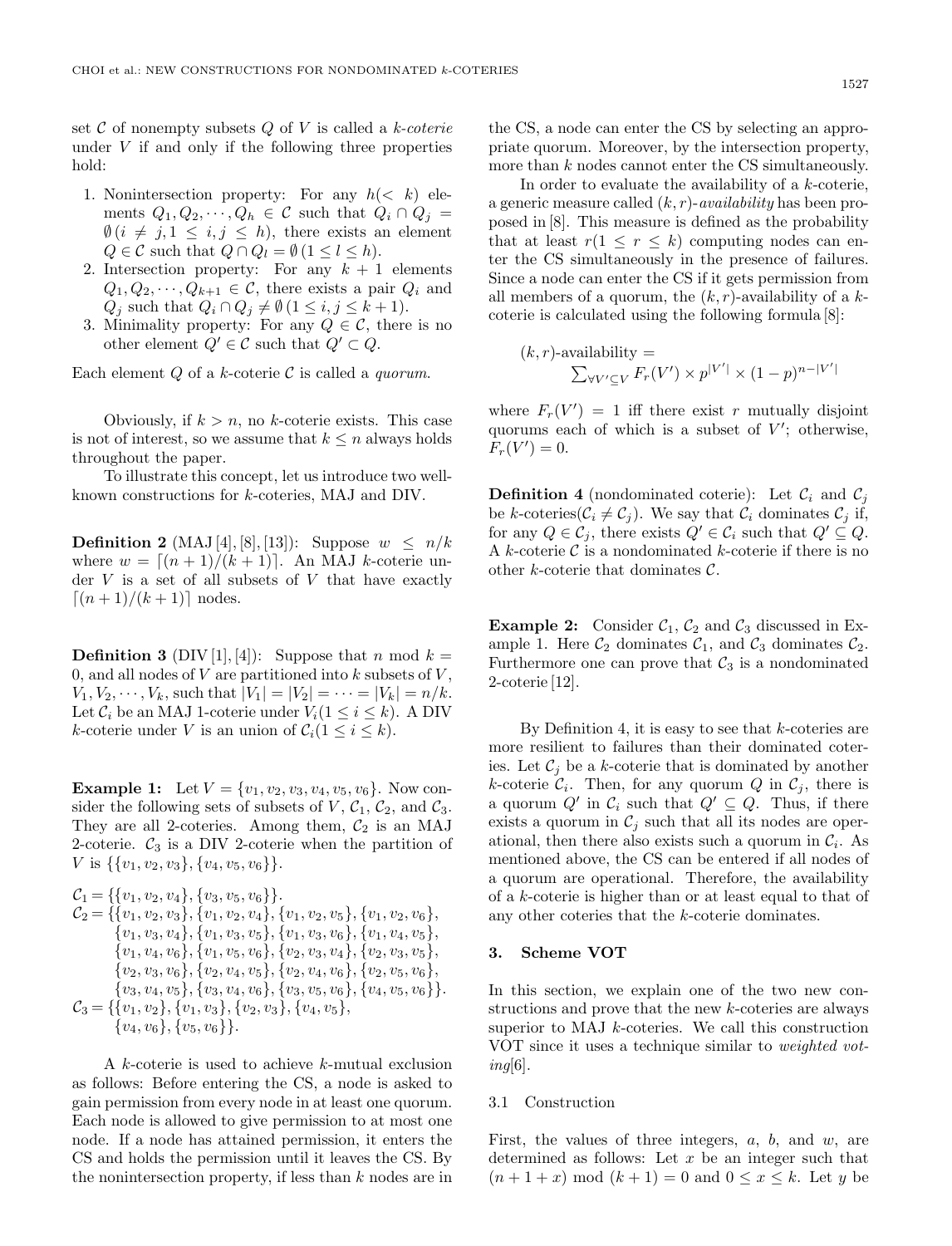$(n+1+x)/(k+1)$ . (1) If y is even or  $x < y(y+1)/2$ , then let  $a = x, b = 0$  and  $w = y = [(n + 1)/(k + 1)];$ (2) Otherwise (that is, y is odd and  $x \geq y(y+1)/2$ ), let  $a = 0, w = \lfloor (n+1)/(k+1) \rfloor$  and b be an integer such that  $(n+1-b) \mod (k+1) = 0$  and  $0 < b \le k$ .

Next, votes are assigned to nodes in the following way:

(1) Select any a nodes and assign each of them two votes. (2) Select any b nodes and assign each of them zero vote. (3) Assign other  $n - a - b$  nodes one vote each.

Finally, a k-coterie is formed as follows: Let  $W(A)$ denote the number of votes that the nodes in a subset A of V have. Consider a set  $\mathcal{C}_{vot}$  of subsets of V such that a subset V' of V is in  $\mathcal{C}_{\text{vot}}$  iff  $W(V') \geq w$  and  $W(V'') < w$  for any  $V''(\subset V')$ . Then, as will be shown later,  $\mathcal{C}_{vot}$  is a *k*-coterie.

**Example 3:** Let  $V = \{v_1, v_2, v_3, v_4, v_5, v_6\}$ . Consider the case where  $k = 2$  (then  $a = 2, b = 0$ , and  $w = 3$ ). Assume that two( $=a$ ) nodes,  $v_1$  and  $v_2$ , are assigned two votes and the other nodes are assigned one vote. Then, 2-coterie  $\mathcal{C}_4$  shown below is obtained. (Take  $Q =$  $\{v_1, v_2\}$  as an example. Then,  $W(Q) = 4(\geq w)$  and there is no  $Q' \subset Q$  such that  $W(Q') \geq w$ . Thus  $Q \in$  $C_4$ .) Similarly, 3-coterie  $C_5$  is formed as shown below.

$$
C_4 = \{ \{v_1, v_2\}, \{v_1, v_3\}, \{v_1, v_4\}, \{v_1, v_5\}, \n\{v_1, v_6\}, \{v_2, v_3\}, \{v_2, v_4\}, \{v_2, v_5\}, \n\{v_2, v_6\}, \{v_3, v_4, v_5\}, \{v_3, v_4, v_6\}, \{v_4, v_5, v_6\} \}.
$$
  
\n
$$
C_5 = \{ \{v_1\}, \{v_2, v_3\}, \{v_2, v_4\}, \{v_2, v_5\}, \{v_2, v_6\}, \{v_3, v_4\}, \n\{v_3, v_5\}, \{v_3, v_6\}, \{v_4, v_5\}, \{v_4, v_6\}, \{v_5, v_6\} \}.
$$

**Theorem 1:**  $\mathcal{C}_{vot}$  is a *k*-coterie.

**Proof:** We show that  $\mathcal{C}_{\text{vot}}$  satisfies the three properties of a k-coterie: the nonintersection property, the intersection property, and the minimality property.

## 1. **Nonintersection property**

There are two cases to be considered.

Case 1: There is no node assigned zero vote. (i.e.  $b=0$ 

Case 2: There is a node assigned zero vote. (i.e.  $b > 0$ 

In Case 1,  $w = (n + 1 + a)/(k + 1)$ , and then  $n = kw + (w - a - 1)$ . By definition,  $W(Q) \geq w$  for all elements Q in  $\mathcal{C}_{vot}$ . Now assume  $W(Q) \geq (w+2)$ and let v be any node in Q and  $Q' = Q - \{v\}$ . Since each node in  $Q$  is assigned one or two votes,  $Q' \subset Q$ and  $W(Q') \ge (w+2) - 2 = w$ . This is a contradiction. Thus  $W(Q) = w$  or  $(w + 1)$  for all elements Q in  $C_{vot}$ . Furthermore, every node in  $Q$  is assigned two votes if  $W(Q) = w + 1$ . (Assume that there is a node v in Q that is assigned one vote. Then  $W(Q - \{v\}) = w$ . This is a contradiction.) Thus, if  $w$  is even, there is no  $Q$  in  $\mathcal{C}_{vot}$  such that  $W(Q) = w + 1$ .

Select  $h \ll k$ ) mutually disjoint elements  $Q_1, \dots,$ 

 $Q_h$  in  $\mathcal{C}_{vot}$  and let *Set* denote the union of such h elements. When  $w$  is even, each element in  $Set$  has  $w$ votes. Thus  $W(Set) = hw$ . Then  $W(V - Set) =$  $(kw + w - 1) - hw \geq w + (w - 1) \geq w$ , since  $W(V) = kw + w - 1$  and  $w > 1$ . When w is odd, each of the h elements has either w or  $w + 1$  votes. If it has  $w + 1$  votes, all its nodes are assigned two votes, as mentioned above. Since Set contains no more than a nodes assigned two votes, it contains no more than  $|2a/(w+1)|$  elements of  $\mathcal{C}_{vot}$  that have  $w+1$ votes. Thus  $W(Set) \leq \lfloor 2a/(w+1)\rfloor (w+1) + (k 1 - |2a/(w+1)|w = |2a/(w+1)| + (k-1)w$ . Then  $W(V-Set) \geq kw+w-1-(|2a/(w+1)|+(k-1)w) =$  $w + (w - 1 - |2a/(w + 1)|)$ . Since, by definition,  $a < w(w + 1)/2$ ,  $W(V - Set) \geq w$ . Thus, whether w is even or odd,  $W(V - Set) \geq w$ . Then there is  $Q \subseteq (V - Set)$  such that  $W(Q) \geq w$ . Clearly,  $Q \in \mathcal{C}_{vot}$ and  $Q \cap Q_i = \emptyset$  ( $1 \leq i \leq h$ ).

In Case 2, since  $w = (n+1-b)/(k+1)$ ,  $n = kw +$  $(w + b - 1)$ . Select  $h \leq k$ ) mutually disjoint elements  $Q_1, \dots, Q_h$  in  $\mathcal{C}_{vot}$  and let *Set* denote the union of such h elements. Then  $W(Set) = hw$  and  $W(V - Set) =$  $kw + (w - 1) - hw \geq w$ . Thus there is an element Q in  $(V - Set)$  such that  $W(Q) \geq w$ . Clearly,  $Q \in \mathcal{C}_{vot}$  and  $Q \cap Q_i = \emptyset$  (1  $\leq i \leq h$ ).

In both Case 1 and Case 2,  $\mathcal{C}_{\textit{vot}}$  satisfies the nonintersection property.

## 2. **Intersection property**

Assume that there are  $k+1$  mutually disjoint elements in  $\mathcal C$ . Let Set denote the union of such  $k+1$  elements. In the case where  $a > 0$ ,  $W(Set) \geq w(k+1) = n+a+1$  $n+a$ . This is a contradiction. In the case where  $a=0$ ,  $W(Set) = w(k + 1) = n - b + 1 > n - b.$  (Recall that there are b nodes that are assigned zero vote.) Since this is also a contradiction,  $\mathcal{C}_{\textit{vot}}$  satisfies the intersection property.

#### 3. **Minimality property**

Assume that there is a pair of  $Q$  and  $Q'$  in  $\mathcal{C}_{vot}$  such that  $Q \subset Q'$ . By definition,  $W(Q) < w$ . This is a contradiction. Thus  $\mathcal{C}_{vot}$  satisfies the minimality property.  $\Box$ 

#### 3.2 Properties

Here, we prove two properties of new k-coterie  $\mathcal{C}_{\nu o t}$  constructed by VOT. One is that  $\mathcal{C}_{\textit{vot}}$  dominates MAJ  $k$ coterie  $\mathcal{C}_{maj}$ . The other is that  $\mathcal{C}_{vot}$  is nondominated.

**Theorem 2:** If  $\mathcal{C}_{maj}$  exists and  $\mathcal{C}_{vot} \neq \mathcal{C}_{maj}$ , then  $\mathcal{C}_{vot}$ dominates  $\mathcal{C}_{maj}$ .

**Proof:** As mentioned above,  $\mathcal{C}_{maj}$  is a set of all ysubsets of V where  $y = \lfloor (n+1)/(k+1) \rfloor$ . Recall that  $\mathcal{C}_{maj}$  exists only when  $n \geq yk$ . Let x be an integer such that  $(n+1+x)/(k+1) = [(n+1)/(k+1)]$ . Then  $n = yk + (y - x - 1)$ . Thus  $y - x - 1 \ge 0$  iff  $n \ge yk$ . If  $y - x - 1 \geq 0$ , then  $x < y(y + 1)/2$ . Thus, when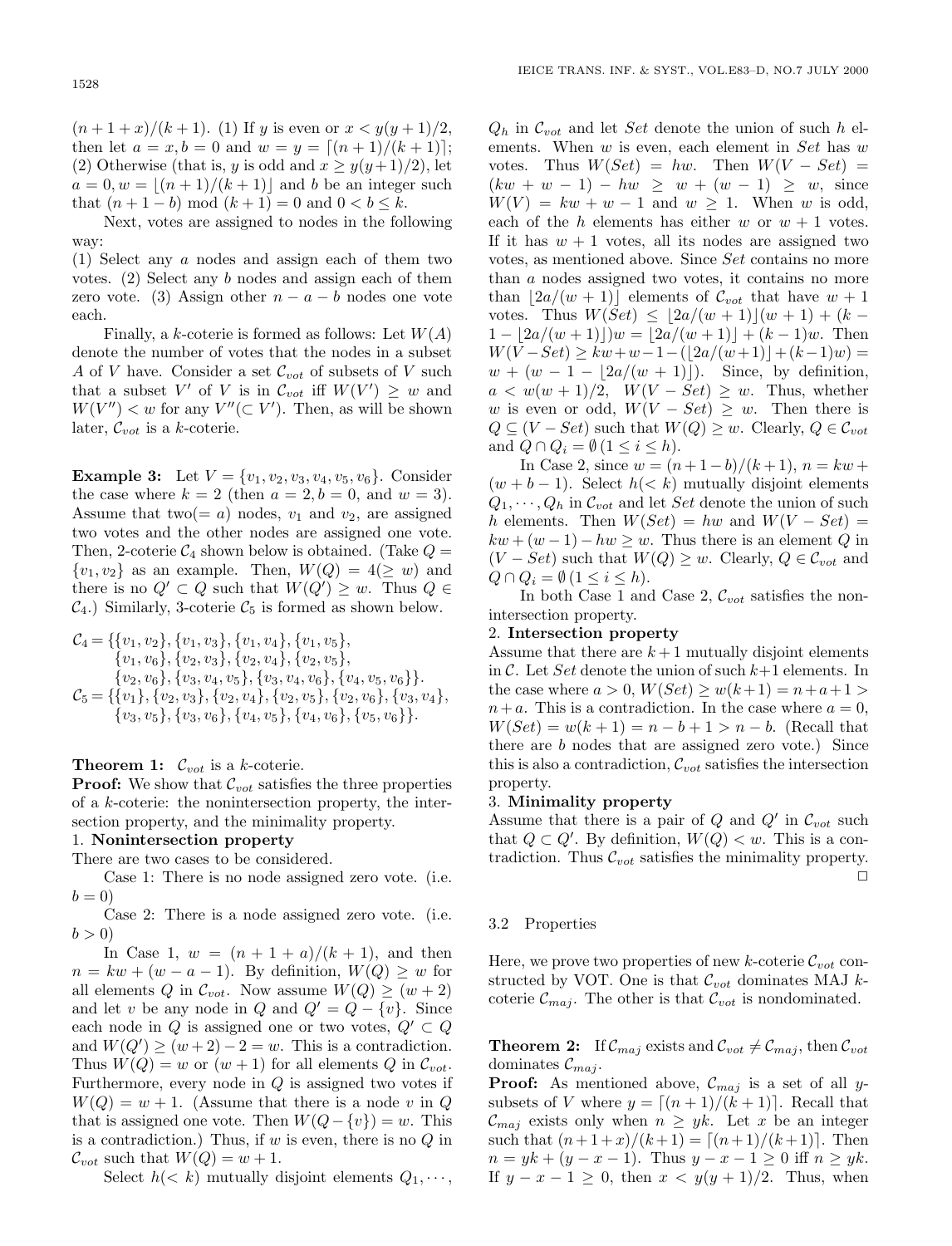Let  $Q$  be a quorum in  $\mathcal{C}_{maj}$ . First, consider the case where every node in  $Q$  is assigned one vote. In this case, Q is also in  $C_{vot}$  since  $W(Q) = w$ . Next, consider the case where there is at least one node assigned two votes in Q. Since  $W(Q) > w$  in this case, Q is also in  $\mathcal{C}_{vot}$  if there is no  $Q'(\subset Q)$  such that  $W(Q') > w$ ; Otherwise (that is, there is  $Q'(\subset Q)$  such that  $W(Q') >$ w), Q' is in  $\mathcal{C}_{vot}$ . Consequently, for all  $Q \in \mathcal{C}_{maj}$ , there exists  $Q' \in \mathcal{C}_{vot}$  such that  $Q' \subseteq Q$ . Thus  $\mathcal{C}_{vot}$  dominates  $\mathcal{C}_{maj}$  unless  $\mathcal{C}_{vot} = \mathcal{C}_{maj}$ .

Theorem 2 means that new k-coterie  $\mathcal{C}_{\text{vot}}$  dominates MAJ k-coterie  $\mathcal{C}_{maj}$  if  $(n+1) \mod (k+1) \neq 0$ . (Note that  $\mathcal{C}_{vot}$  is exactly equal to  $\mathcal{C}_{maj}$  if  $(n+1)$  mod  $(k+1)=0.$ ) As mentioned above, a k-coterie provides higher availability than its dominated coteries. Thus it is guaranteed that the availability of  $\mathcal{C}_{\nu o t}$  is always higher than or at least equal to that of  $\mathcal{C}_{maj}$ .

**Theorem 3:**  $\mathcal{C}_{vot}$  is a nondominated k-coterie.

**Proof:** We prove this theorem by contradiction. Assume that  $\mathcal{C}_{vot}$  is a dominated k-coterie. Then, because of the theorem of Neilsen and Mizuno [12], there exists a subset  $H$  of  $V$  that satisfies the following two properties; (P1) for any quorum  $Q \in \mathcal{C}_{vot}$ ,  $\mathcal{Q}_H$ , and (P2) for any k mutually disjoint quorums  $Q_1, Q_2, \dots, Q_k$ , there is  $Q_i$  (1 ≤ *i* ≤ *k*) such that  $H \cap Q_i \neq \emptyset$ . In the following, we show that  $V - H$  contains k mutually disjoint quorums as its subsets, thus contradicting to (P2).

Due to (P1),  $W(H) < w$ . Since  $W(V) = kw + w - w$ 1,  $W(V - H) = W(V) - W(H) \geq kw$ . When  $a = 0$ , that is, each node is assigned one or zero vote,  $V - H$ has at least kw nodes that have one vote. Hence it is clear that  $V - H$  contains at least k mutually disjoint quorums.

When  $a > 0$ , every node has one or two votes. In this case, if  $w$  is even, then at least  $k$  mutually disjoint subsets of  $V - H$  exist that have exactly w votes.

Finally, consider the case where  $a > 0$  and w is odd. In this case,  $w \geq 3$  since we assume  $n \geq k$ . Let m denote the number of nodes in  $H$  that have one vote, and let  $m'$  denote the number of nodes in  $V - H$  that have one vote. Since  $a \leq k$  and  $m < w$ ,  $m' = n - a$  $m = (kw + w - a - 1) - a - m \geq k(w - 2) \geq k$ . Hence there is a subset T of  $V - H$  that consists of exactly k nodes that have one vote. Let  $S = V - (H \cup T)$ . Since  $W(S) = W(V - H) - W(T) \geq k(w - 1)$  and  $w - 1$  is even, there are at least  $k$  subsets of  $S$  each of which has a total of  $w - 1$  votes. By adding each node in T to each of the  $k$  subsets,  $k$  mutually disjoint quorums can be obtained. Thus the theorem follows.  $\Box$ 

# **4. Scheme D-VOT (Division Strategy Using VOT)**

The other proposed scheme D-VOT is based on VOT and a division strategy used in DIV. As mentioned above, the strategy in DIV partitions all nodes of V into  $k$  clusters so as to construct a  $k$ -coterie by combining 1-coteries in the clusters. However, since it partitions V equally, its applicability is limited to the cases where  $n \mod k = 0$ . In our scheme, D-VOT, the division strategy is extended to an arbitrary number of nodes.

#### 4.1 Construction

Let R be the remainder from integer division of  $n$  by  $k$ . First,  $V$  is partitioned into  $k$  clusters (nonempty sets of nodes)  $V_1, V_2, \dots, V_k$  with R of clusters containing  $\lceil n/k \rceil$  nodes and  $k-R$  clusters containing  $\lceil n/k \rceil$  nodes. Next, let  $\mathcal{C}_{d\textrm{vot}} = \mathcal{C}_1 \cup \mathcal{C}_2 \cup \cdots \cup \mathcal{C}_k$  where  $\mathcal{C}_i$  is the 1coterie under  $V_i(1 \leq i \leq k)$  that is constructed by scheme VOT<sup>†</sup>. Then,  $\mathcal{C}_{d\textrm{vot}}$  is a k-coterie. (We omit the proof since it is trivial.) Note that VOT does not assign zero vote to any nodes in V if  $k = 1^{\dagger \dagger}$ , and thus every node is contained in at least one quorum in C*vot*.

**Example 4:** Let  $V = \{v_1, v_2, v_3, v_4, v_5, v_6, v_7\}$  and  $k = 2$ . Then  $R = 1$ . Suppose that the partition of V is  $\{ \{v_1, v_2, v_3\} (= V_1), \{v_4, v_5, v_6, v_7\} (= V_2) \}$ , and let  $\mathcal{C}'$  and  $\mathcal{C}''$  be 1-coteries under  $V_1$  and  $V_2$  constructed by VOT, respectively. Then, 2-coterie  $\mathcal{C}_6$  shown below is obtained.

$$
\mathcal{C}_6 = \mathcal{C}'(=\{\{v_1,v_2\},\{v_1,v_3\},\{v_2,v_3\}\})
$$
  

$$
\cup \mathcal{C}''(=\{\{v_4,v_5\},\{v_4,v_6\},\{v_4,v_7\},\{v_5,v_6,v_7\}\}).
$$

#### 4.2 Properties

Let  $\mathcal{C}_{d\textrm{vot}}$  be a k-coterie constructed by D-VOT and let  $\mathcal{C}_{div}$  be a DIV k-coterie under the same V and partition. Here, we prove two properties of the new  $k$ -coterie  $\mathcal{C}_{d\times d}$ . One is that  $\mathcal{C}_{d\textrm{tot}}$  dominates  $\mathcal{C}_{div}$ . The other is that  $\mathcal{C}_{d\textrm{tot}}$ is nondominated.

**Theorem 4:** If C*dvot* = C*div*, then C*dvot* dominates  $\mathcal{C}_{div}.$ 

**Proof:** Let  $\{V_1, V_2, \dots, V_k\}$  be a partition of V into k clusters. By definition,  $\mathcal{C}_{div}$  under V is  $\mathcal{D}_1 \cup \mathcal{D}_2 \cup \cdots \cup \mathcal{D}_k$ where  $\mathcal{D}_i$  is the MAJ 1-coterie under  $V_i(1 \leq i \leq k)$ .  $\mathcal{C}_{drot}$  under V is  $\mathcal{C}_1 \cup \mathcal{C}_2 \cup \cdots \cup \mathcal{C}_k$  where  $\mathcal{C}_i$  is the 1coterie under  $V_i(1 \leq i \leq k)$  that is constructed by scheme VOT. By Theorem 2,  $C_i$  dominates  $D_i$  if  $C_i \neq$ 

<sup>††</sup>Note that, in VOT,  $a=(0 \text{ or } 1), b=0$ , and  $w = (n +$ 1)/2 if  $k = 1$ .

<sup>&</sup>lt;sup>†</sup>When  $k = 1$ , VOT is equivalent to a 1-coterie construction proposed in [5].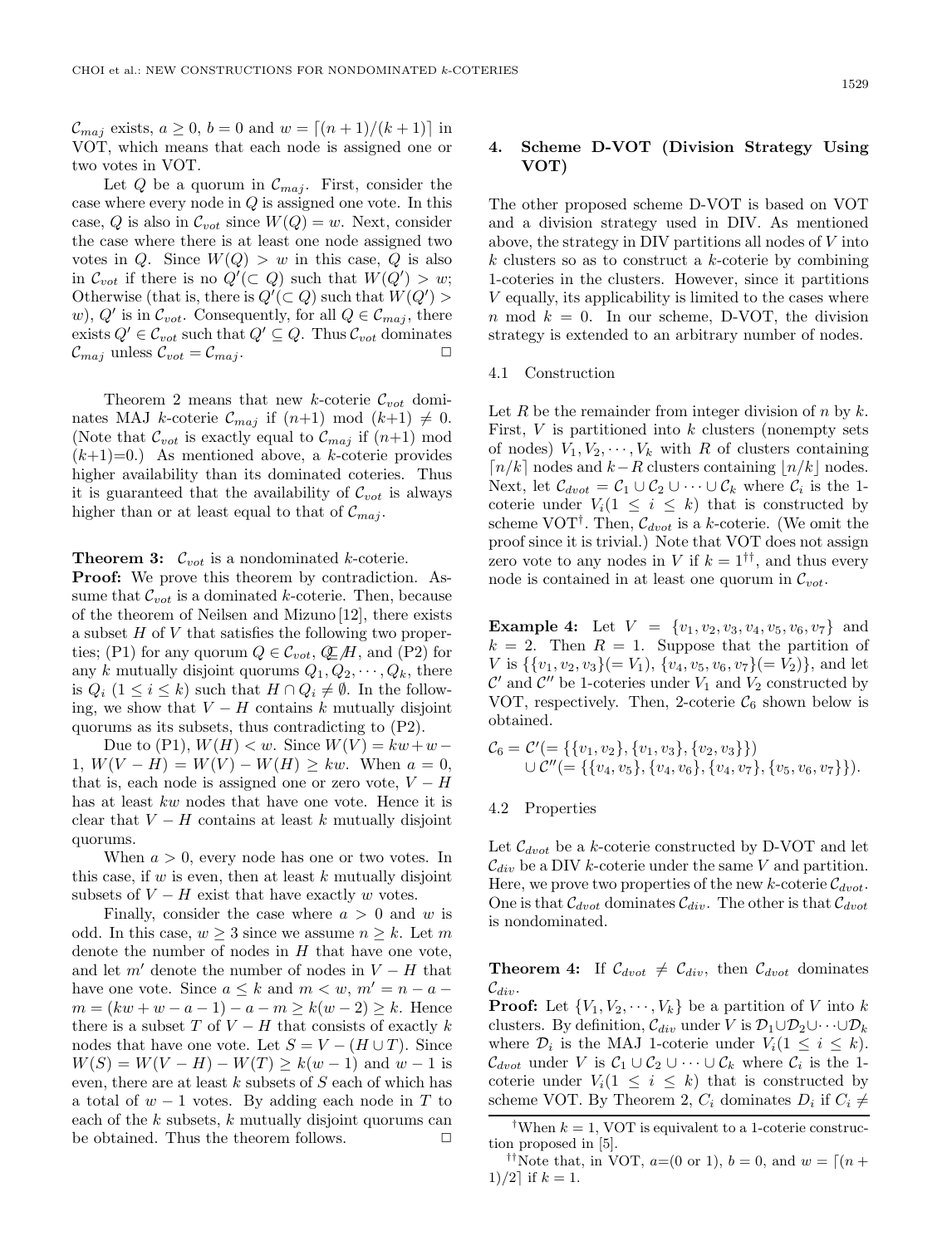|       |         |                         | $n=14$       | $n=15$         | $n=16$         | $n=17$            |
|-------|---------|-------------------------|--------------|----------------|----------------|-------------------|
| $k=2$ | $r=1$   | VOT                     | 0.999999932  | 0.999999915    | 0.999999981    | 0.999999996       |
|       |         | MAJ                     | 0.999999932  | 0.999999813    | 0.999999973    | 0.999999996       |
|       |         | D-VOT                   | 0.999992558  | 0.999992558    | 0.999992558    | 0.9999975696      |
|       |         | DIV                     | 0.999992558  |                | 0.999974756    |                   |
|       | $r=2$   | VOT                     | 0.990769788  | 0.989319285    | 0.992419734    | 0.995332524       |
|       |         | MAJ                     | 0.990769788  | 0.94444437     | 0.982996002    | 0.995332524       |
|       |         | D-VOT                   | 0.994551442  | 0.994551442    | 0.994551442    | 0.9963835104      |
|       |         | DIV                     | 0.994551442  |                | 0.989976544    |                   |
| $k=3$ | $r=1$   | $\rm VOT$               | 0.999999998  | $\overline{1}$ | 1              | $\mathbf 1$       |
|       |         | MAJ                     | 0.999999997  | $\mathbf{1}$   | 0.999999999    | $\mathbf{1}$      |
|       |         | D-VOT                   | 0.9999979483 | 0.9999993728   | 0.9999993728   | 0.9999993728      |
|       |         | DIV                     |              | 0.9999993728   |                |                   |
|       | $r=2$   | VOT                     | 0.999900715  | 0.999966375    | 0.999939017    | 0.9999713         |
|       |         | MAJ                     | 0.999818639  | 0.999966375    | 0.999495466    | $\,0.999894354\,$ |
|       |         | D-VOT                   | 0.9994514697 | 0.9997814336   | 0.9997814336   | 0.9997814336      |
|       |         | <b>DIV</b>              |              | 0.9997814336   |                |                   |
|       | $r=3$   | $\overline{\text{VOT}}$ | 0.931389849  | 0.94444437     | 0.941620075    | 0.948624327       |
|       |         | MAJ                     | 0.841640019  | 0.94444437     | 0.51472783     | 0.761797189       |
|       |         | D-VOT                   | 0.9554305819 | 0.9745391936   | 0.9745391936   | 0.9745391936      |
|       |         | <b>DIV</b>              |              | 0.9745391936   |                |                   |
| $k=4$ | $r=1$   | VOT                     | 1            |                | $\overline{1}$ | 1                 |
|       |         | MAJ                     | $\mathbf{1}$ |                | $\mathbf{1}$   | $\mathbf{1}$      |
|       |         | D-VOT                   | 0.999999385  | 0.999999385    | 0.999999385    | 0.999999812       |
|       |         | DIV                     | ÷,           |                | 0.999992518    |                   |
|       | $r=2$   | VOT                     | 0.999998749  | 0.999997021    | 0.999998856    | 0.99999963        |
|       |         | MAJ                     | 0.999998749  |                | 0.999994076    | 0.999999          |
|       |         | D-VOT                   | 0.999914036  | 0.999914036    | 0.999914036    | 0.999958479       |
|       |         | <b>DIV</b>              |              |                | 0.999450223    |                   |
|       | $r=3$   | VOT                     | 0.998525946  | 0.997822648    | 0.998469537    | 0.999012267       |
|       |         | MAJ                     | 0.998525946  |                | 0.982996002    | 0.995332524       |
|       |         | D-VOT                   | 0.995469772  | 0.995469772    | 0.995469772    | 0.997012567       |
|       |         | DIV                     |              |                | 0.98471026     |                   |
|       | $r = 4$ | <b>VOT</b>              | 0.841640019  | 0.847288609    | 0.855083665    | 0.863827683       |
|       |         | MAJ                     | 0.841640019  | $\overline{a}$ | 0.185302019    | 0.481785249       |
|       |         | D-VOT                   | 0.892616807  | 0.892616807    | 0.892616807    | 0.910469143       |
|       |         | DIV                     |              |                | 0.806646999    |                   |

**Table 1** The (*k, r*)-availabilities of VOT, D-VOT, MAJ, and DIV.

 $D_i$   $(1 \leq i \leq k)$ . Then, for any quorum Q in  $\mathcal{C}_{div}$ , there exists  $Q'$  in  $\mathcal{C}_{d\textrm{vot}}$  such that  $Q \subseteq Q'$ . Thus  $\mathcal{C}_{d\textrm{vot}}$ dominates  $\mathcal{C}_{div}$ .

Theorem 4 means that  $\mathcal{C}_{d\textrm{tot}}$  dominates  $\mathcal{C}_{div}$  if  $(n/k+1) \text{ mod } 2 \neq 0$ . (Note that  $\mathcal{C}_{div}$  exists only when n mod  $k = 0$ , and  $\mathcal{C}_{dvo}$  is equal to  $\mathcal{C}_{div}$  if  $(n/k + 1)$  $mod 2 = 0$ .) Thus it is guaranteed that the availability of C*dvot* is always higher than or at least equal to that of C*div*.

To prove  $\mathcal{C}_{d\textrm{vot}}$  is a nondominated k-coterie, we first introduce a theorem given in [12].

**Theorem 5:** Let  $\{V_1, V_2, \dots, V_k\}$  be a partition of V into k nonempty sets. Let  $C = C_1 \cup C_2 \cup \cdots \cup C_k$ , and  $C_i$ be a nondominated coterie under  $V_i(1 \leq i \leq k)$ . Then  $\mathcal C$  is a nondominated *k*-coterie under  $V$ .

**Theorem 6:**  $\mathcal{C}_{d\textrm{vot}}$  is nondominated.

**Proof:** By definition,  $C_{dvot} = C_1 \cup C_2 \cup \cdots \cup C_k$  where  $C_i$ 

is the 1-coterie under  $V_i(1 \leq i \leq k)$  that is constructed by scheme VOT. By Theorem 3,  $C_i(1 \leq i \leq k)$  is a nondominated coterie. Thus, by Theorem 5, C*dvot* is nondominated.  $\Box$ 

#### **5. Experimental Evaluation**

In Sects. 3 and 4, we proved that the new constructions VOT and D-VOT provide higher level of availability than MAJ and DIV, respectively. Here, for the purpose of quantitative analysis, we perform experimental evaluation of the four constructions, VOT, D-VOT, MAJ and DIV.

As a measure for evaluation, we consider  $(k, r)$ availability. As mentioned above,  $(k, r)$ -availability is a generic measure to evaluate the availability of a kcoterie, and it is defined as the probability that at least  $r(1 \le r \le k)$  nodes can enter the CS simultaneously.

Table 1 shows the  $(k, r)$ -availabilities of k-coteries constructed by VOT, D-VOT, MAJ, and DIV when  $14 \leq n \leq 17, 2 \leq k \leq 4$ , and  $p = 0.9$ . First, consider VOT and MAJ. When  $(n, k) = (15, 4)$ , no MAJ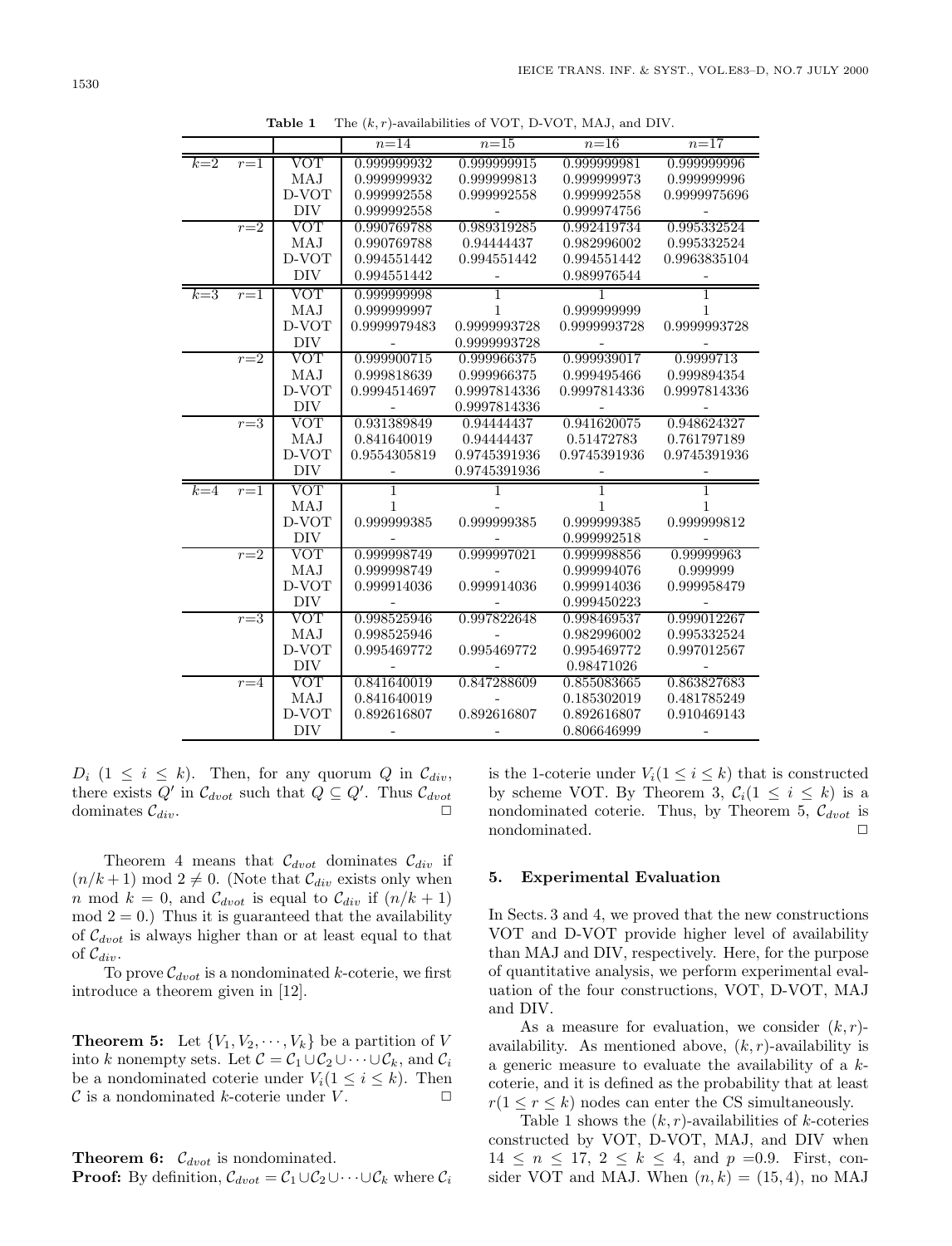

**Fig. 1** Computation availabilities of VOT, D-VOT, MAJ, and DIV when *<sup>k</sup>*=4.

k-coterie exists. When  $(n, k) = (14, 2), (14, 4), (15, 3),$ and (17,2), VOT is equivalent to MAJ since  $(n + 1)$ mod  $(k + 1) = 0$ . If  $(n + 1) \mod (k + 1) \neq 0$ , the  $(k, r)$ -availability of a VOT k-coterie is higher than that of an MAJ  $k$ -coterie. Especially, as the value of r increases, the difference of the availabilities between VOT and MAJ becomes larger. For example, when  $(n, k, r) = (16, 4, 4)$ , the difference of  $(k, r)$ availabilities is lager than 0.6. Next, consider D-VOT and DIV. DIV k-coteries exist only when  $(n, k)$  =  $(14, 2), (16, 2), (15, 3)$  and  $(16, 4)$ . When  $(n, k) = (14, 2)$ and (15,3), D-VOT is equivalent to DIV since  $(n + 1)$ mod  $2 = 0$ . In other cases, D-VOT outperforms DIV in  $(k, r)$ -availability. Like the relations between VOT and MAJ, as the value of  $r$  increases, the difference of the availabilities between D-VOT and DIV becomes larger. As a result, when  $r$  is small, VOT provides the highest  $(k, r)$ -availability among the four constructions, whereas VOT achieves the highest  $(k, r)$ -availability when  $r$  is large.

Although  $(k, r)$ -availability is a useful and well accepted measure, it may be difficult to compare kcoteries based on this measure only, since  $r$  can take any value up to k. For that reason, we introduce *computation availability*[2] as a unified measure for evaluation. Computation availability has been used for evaluating gracefully degradable systems in terms of both availability and performance. Here we define the computation availability of a k-coterie as follows:

Computation availability 
$$
= \sum_{r=1}^{k} \alpha_r \times r
$$
-availability

where  $\alpha_r$  denotes the computation capability when  $r$  nodes can enter the CS simultaneously, and  $r$ availability† denotes the probability that the maximum number of nodes that can enter the CS simultaneously is exactly r[8]. Assuming that  $\alpha_r$  is proportional to r, we set  $\alpha_r$  to  $r/k$  in the evaluation.

Figure 1 shows the computation availabilities of 4 coteries constructed by VOT, D-VOT, MAJ, and DIV. Figures 1(a1) and (a2) show the results when  $4 \leq n \leq$ 30, and  $p = 0.9$  and 0.95, respectively. As the number of nodes increases, the  $(k, r)$ -availabilities of VOT and D-VOT become steadily larger. The results thus show the scalability that the proposed schemes exhibit. In the

*<sup>†</sup>r*-Availability is easily obtained from the (*k, r*)-availabilities. If  $r=k$ , then *r*-availability =  $(k, r)$ -availability; otherwise, *r*-availability=(*k, r*)-availability−(*k, r*+1)-availability.